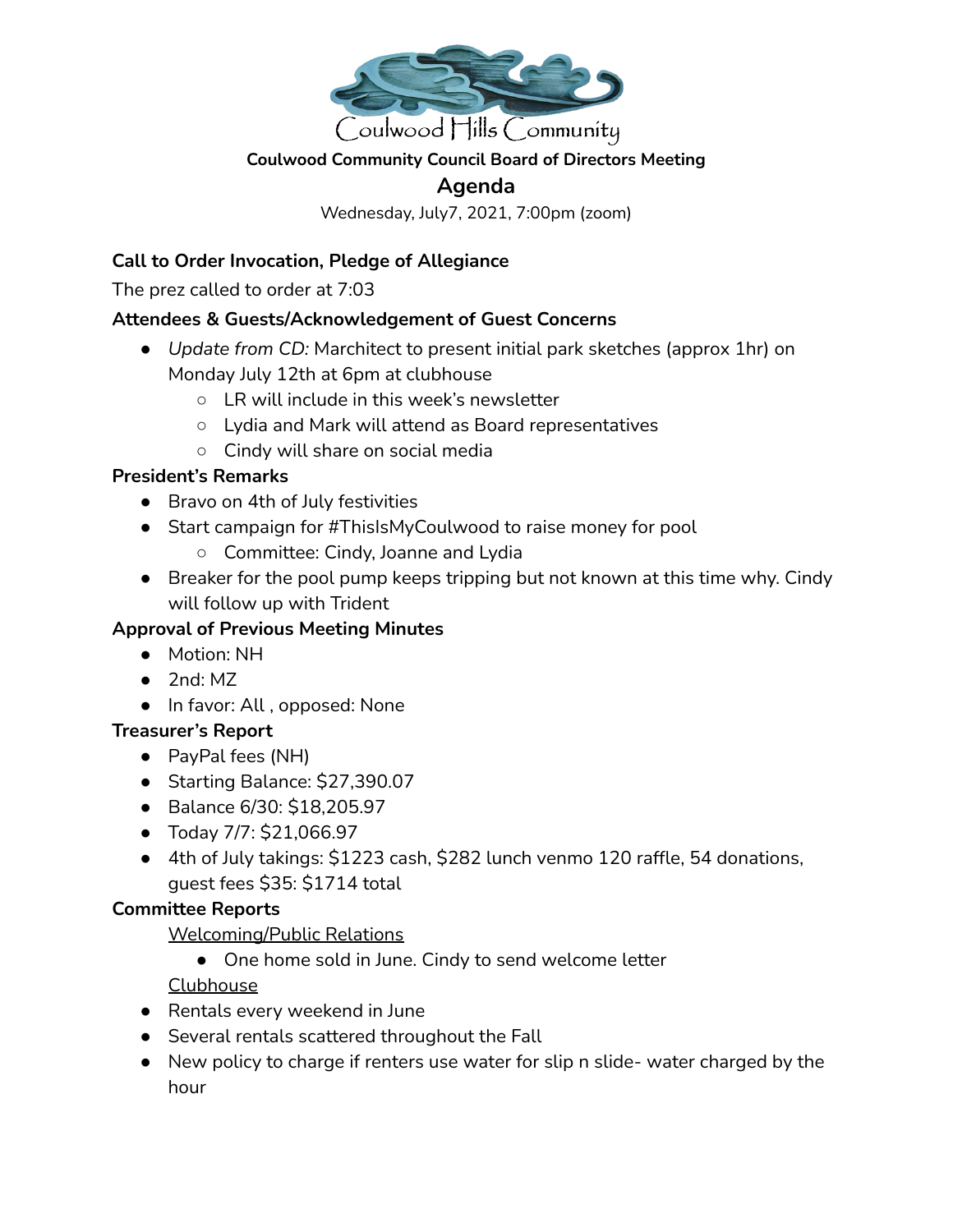Membership/Grievance

- 110 Pool Memberships
- 61 Council Memberships

Entertainment/Athletic

- Hot food (Chickfila) brought in for concession sale at pool; vote to continue on Saturdays?
	- Will test pizza this Sunday. Order 20 pizzas
- Swim team update (NH)
	- 57 swimmers. NH still to verify which swimmers are pool members and what fees will be deposited to Council
- Date for swim team banquet- 8/14 from 6-9pm

Building/Grounds/Maintenance

- Exterior work 98% finished at the club house
- Pool Improvement Committee proposes upgrading the water filter in the pump house to save us on chemical costs- could be completed over the winter
- Committee also proposes replacing all concrete, re-plumbing the pipes, and retro-fitting the lining with fiberglass. Estimated cost of \$300k
- Committee would like to work with a pool contractor to get a bid/proposal. NH motioned to reach out to a pool consultant to ask them the cost to evaluate our pool. LR seconded.

## **Unfinished Business**

- Consideration for extending the deadline for pool membership (from May mtg)
	- No Need to extend membership deadlines at this time.
- Discussion for how many guests each pool member can have (tabled from previous meeting)
	- Not feasible to enforce at this time
- Update on a sign for between the diving boards? (MJ and BC)

## **New Business**

- **●** Designate a pool day for Just Jeepin and Hillcrest Baptist (BC)
- Yard Sale
	- Move the vard sale to 8/14
	- Motion: RB Seconded: BC All in Favor, Abstain: NH